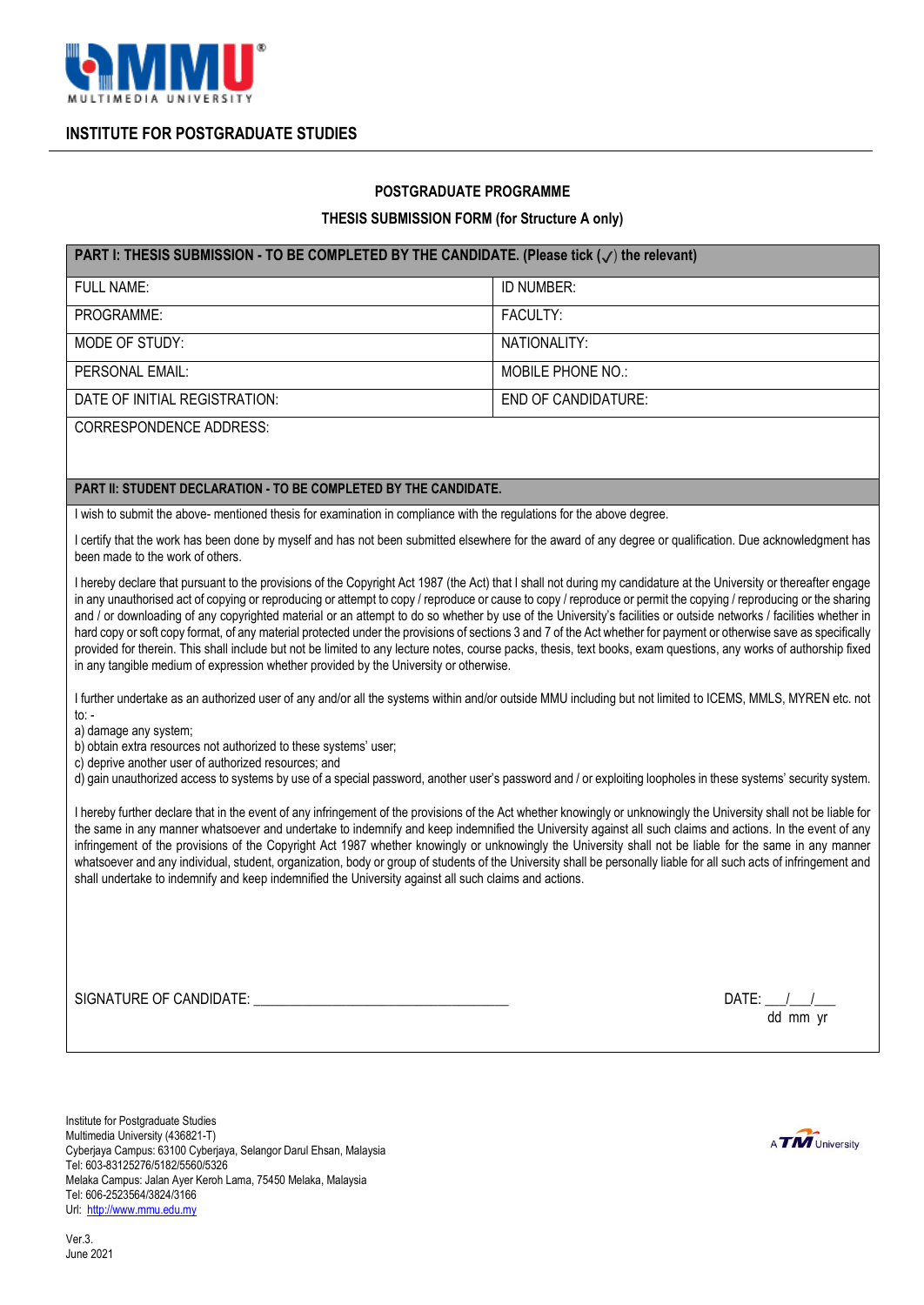|                        | <b>PART III: THESIS FORMAT CHECKING</b><br>Check and verified by IPS: - |                                                                                                                              |                                             |                         |                     |                  |                         |                  |                         |  |
|------------------------|-------------------------------------------------------------------------|------------------------------------------------------------------------------------------------------------------------------|---------------------------------------------|-------------------------|---------------------|------------------|-------------------------|------------------|-------------------------|--|
|                        |                                                                         |                                                                                                                              |                                             |                         |                     |                  |                         |                  |                         |  |
| NAME                   |                                                                         |                                                                                                                              |                                             |                         |                     |                  |                         |                  |                         |  |
| <b>DATE</b>            |                                                                         |                                                                                                                              |                                             |                         |                     |                  |                         |                  |                         |  |
|                        |                                                                         | <b>PART IV: VERIFICATION FROM SUPERVISOR &amp; CO-SUPERVISOR</b>                                                             |                                             |                         |                     |                  |                         |                  |                         |  |
| <b>SUPERVISOR:</b>     |                                                                         | I certify that the candidate has complied with the regulations for the above degree and the thesis is ready for examination. |                                             |                         |                     |                  |                         |                  |                         |  |
|                        |                                                                         |                                                                                                                              |                                             |                         |                     |                  |                         |                  |                         |  |
|                        |                                                                         |                                                                                                                              |                                             |                         |                     |                  |                         |                  |                         |  |
|                        |                                                                         |                                                                                                                              |                                             |                         |                     |                  |                         |                  |                         |  |
| <b>CO-SUPERVISOR:</b>  |                                                                         | I certify that the candidate has complied with the regulations for the above degree and the thesis is ready for examination. |                                             |                         |                     |                  |                         |                  |                         |  |
|                        |                                                                         |                                                                                                                              |                                             |                         |                     |                  |                         |                  |                         |  |
|                        |                                                                         |                                                                                                                              |                                             |                         |                     |                  |                         |                  |                         |  |
|                        |                                                                         |                                                                                                                              |                                             |                         |                     |                  |                         |                  |                         |  |
|                        | <b>ENDORSED BY DEAN OF FACULTY:</b>                                     |                                                                                                                              |                                             |                         |                     |                  |                         |                  |                         |  |
|                        |                                                                         |                                                                                                                              |                                             |                         |                     |                  |                         |                  |                         |  |
|                        |                                                                         |                                                                                                                              |                                             |                         |                     |                  |                         |                  |                         |  |
|                        |                                                                         |                                                                                                                              |                                             |                         |                     |                  |                         |                  |                         |  |
|                        |                                                                         | PART V - PAYMENT OF THE THESIS EXAMINATION FEE - To be completed by the Finance Division.                                    |                                             |                         |                     |                  |                         |                  |                         |  |
| A)                     |                                                                         | I confirm that I have received the thesis examination fee of (Please tick (I) as appropriate):                               |                                             |                         |                     |                  |                         |                  |                         |  |
|                        |                                                                         | <b>Registered before</b>                                                                                                     |                                             | Registered on and after |                     |                  | Registered on and after |                  |                         |  |
|                        |                                                                         | 1st January 2006                                                                                                             |                                             | 1st January 2006        |                     |                  |                         | 1st June 2007    |                         |  |
|                        | Local                                                                   | International                                                                                                                | Local                                       | International           |                     | Local            |                         |                  | International           |  |
| <b>MASTER</b><br>Ph.D. | RM450<br>$\Box$<br>RM600<br>$\Box$                                      | <b>RM450</b><br>$\Box$<br>RM600<br>$\Box$                                                                                    | <b>RM750</b><br>$\Box$<br>RM2,500<br>$\Box$ | $\Box$<br>$\Box$        | RM862.50<br>RM2,875 | $\Box$<br>$\Box$ | <b>RM750</b><br>RM2,500 | $\Box$<br>$\Box$ | <b>RM900</b><br>RM3,000 |  |
|                        |                                                                         |                                                                                                                              |                                             |                         |                     |                  |                         |                  |                         |  |
| B)                     |                                                                         | All fees have been paid (Please tick (/) as appropriate):                                                                    |                                             |                         |                     |                  |                         |                  |                         |  |
|                        | <b>Tuition Fee</b><br>$\Box$                                            |                                                                                                                              | $\Box$                                      | Extension (if any)      |                     | $\Box$           | Reinstatement (if any)  |                  |                         |  |
| Endorsed by:           |                                                                         |                                                                                                                              |                                             |                         |                     |                  |                         |                  |                         |  |
|                        |                                                                         |                                                                                                                              |                                             |                         |                     |                  |                         |                  |                         |  |
|                        |                                                                         |                                                                                                                              |                                             |                         |                     |                  |                         |                  |                         |  |
|                        |                                                                         |                                                                                                                              |                                             |                         |                     |                  |                         |                  |                         |  |
|                        | Institute for Postgraduate Studies                                      |                                                                                                                              |                                             |                         |                     |                  |                         |                  |                         |  |
|                        | Multimedia University (436821-T)                                        | Cyberjaya Campus: 63100 Cyberjaya, Selangor Darul Ehsan, Malaysia                                                            |                                             |                         |                     |                  |                         |                  | A <b>TM</b> University  |  |
|                        | Tel: 603-83125276/5182/5560/5326                                        | Melaka Campus: Jalan Ayer Keroh Lama, 75450 Melaka, Malaysia                                                                 |                                             |                         |                     |                  |                         |                  |                         |  |
|                        | Tel: 606-2523564/3824/3166                                              |                                                                                                                              |                                             |                         |                     |                  |                         |                  |                         |  |